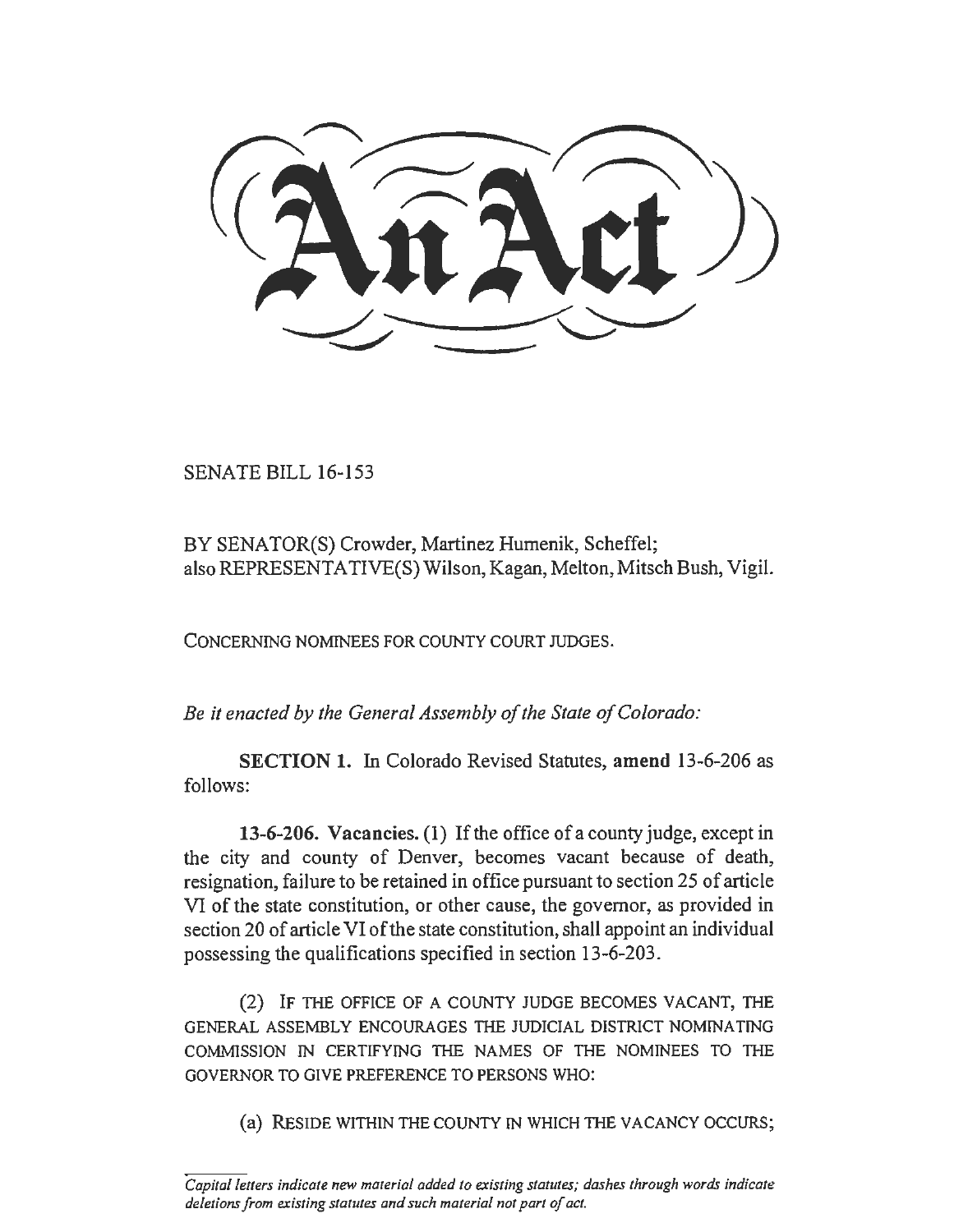## (b) HAVE BEEN ADMITTED TO PRACTICE LAW IN THE STATE.

SECTION 2. Act subject to petition - effective date. This act takes effect at 12:01 a.m. on the day following the expiration of the ninety-day period after final adjournment of the general assembly (August 10, 2016, if adjournment sine die is on May 11, 2016); except that, if a referendum petition is filed pursuant to section 1 (3) of article V of the state constitution against this act or an item, section, or part of this act within such period, then the act, item, section, or part will not take effect unless

AND